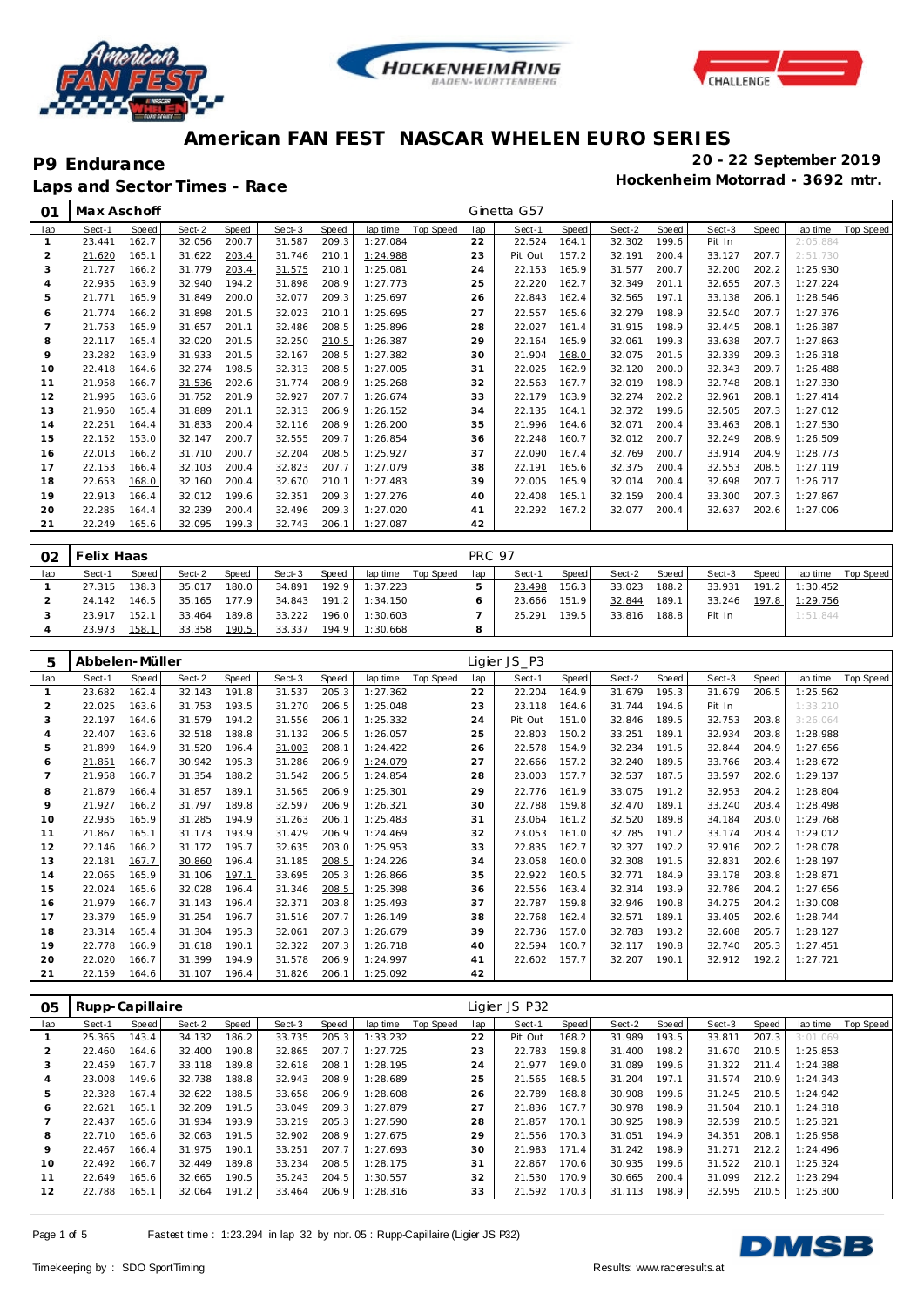





|    | Laps and Sector Times - Race |       |        |       |        |       |          |               |        |       |        |                    |        |       | Hockenheim Motorrad - 3692 mtr. |
|----|------------------------------|-------|--------|-------|--------|-------|----------|---------------|--------|-------|--------|--------------------|--------|-------|---------------------------------|
| 13 | 22.622                       | 164.4 | 33.827 | 189.5 | 33.184 | 204.9 | 1:29.633 | 34            | 21.697 | 171.7 | 31.330 | 193.2              | 31.825 |       | $210.9$ 1:24.852                |
| 14 | 22.899                       | 164.9 | 32.302 | 190.5 | 33.379 | 207.3 | 1:28.580 | 35            | 21.720 | 170.1 | 30.789 | 200.0              | 31.170 | 211.4 | 1:23.679                        |
| 15 | 23.284                       | 164.6 | 32.754 | 191.2 | 33.495 | 205.7 | 1:29.533 | 36            | 21.659 | 171.4 | 33.164 | 194.9              | 31.545 | 212.6 | 1:26.368                        |
| 16 | 22.704                       | 167.2 | 34.872 | 189.8 | 33.054 | 207.7 | 1:30.630 | 37            | 21.812 | 170.6 | 30.745 | 200.0 <sup>1</sup> | 31.530 | 210.5 | 1:24.087                        |
| 17 | 24.549                       | 166.7 | 32.281 | 188.2 | 32.860 | 206.1 | 1:29.690 | 38            | 22.095 | 170.6 | 31.049 | 198.9              | 31.685 | 210.1 | 1:24.829                        |
| 18 | 28.924                       | 153.6 | 32.771 | 189.1 | 33.130 | 205.7 | 1:34.825 | 39            | 21.906 | 171.4 | 31.111 | 200.4              | 31.609 | 213.4 | 1:24.626                        |
| 19 | 23.074                       | 168.0 | 32.519 | 191.2 | 32.917 | 206.9 | 1:28.510 | 40            | 21.673 | 171.2 | 30.901 | 199.6              | 31.400 | 209.7 | 1:23.974                        |
| 20 | 22.666                       | 167.2 | 32.545 | 190.8 | 32.992 | 208.1 | 1:28.203 | $\mathcal{A}$ | 21.693 | 170.3 | 31.242 | 196.0              | 31.598 | 209.7 | 1:24.533                        |
| 21 | 22.646                       | 164.4 | 33.490 | 187.5 | Pit In |       | 2:04.267 | 42            |        |       |        |                    |        |       |                                 |

| 09             | Mike Fenzl |       |        |       |        |       |          |           |     | Ligier JS 53 EVO 2 |       |        |       |        |       |          |           |
|----------------|------------|-------|--------|-------|--------|-------|----------|-----------|-----|--------------------|-------|--------|-------|--------|-------|----------|-----------|
| lap            | Sect-1     | Speed | Sect-2 | Speed | Sect-3 | Speed | lap time | Top Speed | lap | Sect-1             | Speed | Sect-2 | Speed | Sect-3 | Speed | lap time | Top Speed |
|                | 26.318     | 144.0 | 34.769 | 177.3 | 35.313 | 187.2 | 1:36.400 |           | 21  | 23.530             | 149.2 | 33.151 | 183.4 | 33.238 | 187.2 | 1:29.919 |           |
| $\overline{2}$ | 24.731     | 143.4 | 34.954 | 177.3 | 33.737 | 186.9 | 1:33.422 |           | 22  | 23.681             | 148.1 | 33.384 | 183.4 | 33.404 | 186.9 | 1:30.469 |           |
| 3              | 23.685     | 149.4 | 33.242 | 183.1 | 33.973 | 186.9 | 1:30.900 |           | 23  | 23.613             | 147.5 | 33.195 | 184.0 | 33.372 | 185.9 | 1:30.180 |           |
| 4              | 23.766     | 148.1 | 33.615 | 179.1 | 33.451 | 186.5 | 1:30.832 |           | 24  | 23.755             | 149.4 | 33.135 | 182.4 | 35.357 | 182.7 | 1:32.247 |           |
| 5              | 23.819     | 149.6 | 33.281 | 182.4 | 33.607 | 186.2 | 1:30.707 |           | 25  | 23.835             | 147.3 | 33.276 | 183.4 | 34.134 | 184.3 | 1:31.245 |           |
| 6              | 23.695     | 149.2 | 33.175 | 183.4 | 33.258 | 187.5 | 1:30.128 |           | 26  | 23.852             | 148.8 | 33.243 | 182.4 | 34.764 | 185.9 | 1:31.859 |           |
|                | 23.850     | 148.4 | 33.133 | 184.0 | 33.383 | 187.2 | 1:30.366 |           | 27  | 23.408             | 150.2 | 32.889 | 184.9 | 33.038 | 188.5 | 1:29.335 |           |
| 8              | 23.572     | 147.1 | 33.479 | 181.5 | 33.284 | 187.5 | 1:30.335 |           | 28  | 23.462             | 150.6 | 34.396 | 176.2 | 33.932 | 185.9 | 1:31.790 |           |
| $\circ$        | 23.597     | 146.3 | 33.720 | 182.4 | 33.360 | 187.2 | 1:30.677 |           | 29  | 23.499             | 149.4 | 33.052 | 184.3 | 33.096 | 187.5 | 1:29.647 |           |
| 10             | 23.659     | 149.2 | 33.072 | 182.7 | 33.278 | 186.5 | 1:30.009 |           | 30  | 23.585             | 150.8 | 33.080 | 183.7 | 33.455 | 185.2 | 1:30.120 |           |
| 11             | 23.615     | 149.2 | 33.513 | 182.7 | 33.393 | 186.9 | 1:30.521 |           | 31  | 23.641             | 150.8 | 33.152 | 184.3 | 33.368 | 183.7 | 1:30.161 |           |
| 12             | 23.731     | 149.8 | 33.106 | 183.1 | 33.404 | 188.2 | 1:30.241 |           | 32  | 23.692             | 150.2 | 33.174 | 184.3 | 33.280 | 186.2 | 1:30.146 |           |
| 13             | 24.007     | 150.0 | 33.221 | 183.1 | 32.960 | 188.8 | 1:30.188 |           | 33  | 23.529             | 149.8 | 33.099 | 183.7 | 34.403 | 183.7 | 1:31.031 |           |
| 14             | 23.386     | 149.4 | 32.890 | 184.9 | 32.960 | 189.8 | 1:29.236 |           | 34  | 23.664             | 147.3 | 33.718 | 183.4 | 33.325 | 185.2 | 1:30.707 |           |
| 15             | 23.494     | 148.6 | 32.957 | 185.2 | 35.120 | 183.4 | 1:31.571 |           | 35  | 23.459             | 150.2 | 33.136 | 183.1 | 32.941 | 188.2 | 1:29.536 |           |
| 16             | 24.946     | 145.6 | 33.441 | 183.1 | 33.498 | 185.2 | 1:31.885 |           | 36  | 23.520             | 149.8 | 33.003 | 185.9 | 33.126 | 186.5 | 1:29.649 |           |
| 17             | 24.735     | 147.9 | 33.469 | 183.4 | 33.947 | 184.3 | 1:32.151 |           | 37  | 23.677             | 150.4 | 33.170 | 183.4 | 33.833 | 186.2 | 1:30.680 |           |
| 18             | 24.209     | 148.1 | 33.568 | 181.2 | Pit In |       | 1:36.994 |           | 38  | 23.857             | 150.6 | 33.229 | 184.3 | 33.830 | 186.9 | 1:30.916 |           |
| 19             | Pit Out    | 143.0 | 33.892 | 180.9 | 33.833 | 184.9 | 3:23.748 |           | 39  | 23.365             | 150.4 | 32.965 | 185.9 | 32.965 | 187.2 | 1:29.295 |           |
| 20             | 23.777     | 148.6 | 33.090 | 183.4 | 34.808 | 186.2 | 1:31.675 |           | 40  | 23.346             | 150.4 | 32.786 | 185.9 | 32.946 | 188.5 | 1:29.078 |           |

| 109 | Eric v. d. Munckhof |       |        |       |        |       |          |           | BMW Z4 |        |       |        |       |        |       |          |           |
|-----|---------------------|-------|--------|-------|--------|-------|----------|-----------|--------|--------|-------|--------|-------|--------|-------|----------|-----------|
| lap | Sect-1              | Speed | Sect-2 | Speed | Sect-3 | Speed | lap time | Top Speed | lap    | Sect-1 | Speed | Sect-2 | Speed | Sect-3 | Speed | lap time | Top Speed |
|     | 27.480              | 126.3 | 37.895 | 173.9 | 35.871 | 183.7 | 1:41.246 |           | 20     | 26.671 | 137.2 | 35.811 | 174.2 | 36.094 | 184.0 | 1:38.576 |           |
|     | 25.121              | 140.1 | 36.535 | 175.6 | 38.434 | 184.3 | 1:40.090 |           | 21     | 25.146 | 137.1 | 35.674 | 175.3 | 36.518 | 183.1 | 1:37.338 |           |
| 3   | 24.820              | 140.6 | 34.726 | 177.3 | 36.235 | 184.3 | 1:35.781 |           | 22     | 24.660 | 143.2 | 35.341 | 176.5 | 36.779 | 183.4 | 1:36.780 |           |
| 4   | 25.217              | 143.6 | 35.837 | 175.6 | 37.139 | 184.3 | 1:38.193 |           | 23     | 25.012 | 135.7 | 35.617 | 173.9 | 36.990 | 182.7 | 1:37.619 |           |
| 5   | 24.985              | 143.0 | 35.010 | 177.3 | 36.139 | 183.4 | 1:36.134 |           | 24     | 25.720 | 141.0 | 35.996 | 173.6 | 36.001 | 184.3 | 1:37.717 |           |
| 6   | 24.879              | 145.4 | 35.718 | 173.4 | 36.166 | 183.1 | 1:36.763 |           | 25     | 25.242 | 144.0 | 35.482 | 174.2 | 36.958 | 184.3 | 1:37.682 |           |
|     | 24.916              | 142.9 | 35.209 | 174.2 | 35.954 | 184.9 | 1:36.079 |           | 26     | 25.149 | 141.4 | 35.795 | 173.9 | 36.922 | 183.1 | 1:37.866 |           |
| 8   | 25.794              | 130.0 | 35.989 | 176.5 | 36.157 | 184.0 | 1:37.940 |           | 27     | 25.273 | 141.2 | 35.771 | 173.6 | 36.397 | 182.1 | 1:37.441 |           |
| 9   | 24.795              | 142.9 | 35.104 | 176.5 | 35.805 | 184.3 | 1:35.704 |           | 28     | 25.581 | 144.0 | 35.440 | 174.8 | 36.261 | 182.7 | 1:37.282 |           |
| 10  | 25.156              | 143.4 | 35.292 | 173.4 | 36.946 | 185.2 | 1:37.394 |           | 29     | 25.197 | 143.6 | 35.444 | 175.6 | 36.439 | 183.4 | 1:37.080 |           |
| 11  | 24.801              | 139.9 | 35.362 | 176.8 | 36.450 | 184.0 | 1:36.613 |           | 30     | 24.928 | 144.6 | 34.957 | 177.6 | 35.865 | 184.6 | 1:35.750 |           |
| 12  | 25.960              | 131.9 | 36.098 | 177.0 | 36.361 | 184.6 | 1:38.419 |           | 31     | 24.702 | 145.4 | 34.845 | 177.9 | 35.833 | 183.1 | 1:35.380 |           |
| 13  | 25.721              | 140.4 | 35.427 | 175.6 | 36.003 | 184.9 | 1:37.151 |           | 32     | 25.523 | 141.0 | 35.734 | 175.9 | 36.400 | 182.4 | 1:37.657 |           |
| 14  | 24.788              | 144.4 | 34.701 | 175.0 | 36.420 | 182.4 | 1:35.909 |           | 33     | 24.848 | 147.3 | 36.521 | 171.4 | 36.554 | 183.7 | 1:37.923 |           |
| 15  | 25.819              | 135.2 | 35.548 | 175.0 | 36.403 | 182.4 | 1:37.770 |           | 34     | 24.761 | 144.0 | 35.015 | 175.9 | 35.899 | 183.1 | 1:35.675 |           |
| 16  | 25.374              | 142.3 | 35.782 | 175.9 | Pit In |       | 1:48.336 |           | 35     | 25.035 | 145.7 | 34.985 | 176.2 | 36.060 | 183.1 | 1:36.080 |           |
| 17  | Pit Out             | 129.8 | 37.460 | 172.2 | 36.986 | 181.8 | 3:38.435 |           | 36     | 25.212 | 139.0 | 35.485 | 176.2 | 36.805 | 182.1 | 1:37.502 |           |
| 18  | 25.514              | 140.3 | 36.794 | 166.4 | 37.690 | 182.4 | 1:39.998 |           | 37     | 26.082 | 136.9 | 35.711 | 175.0 | 37.127 | 177.3 | 1:38.920 |           |
| 19  | 25.201              | 142.5 | 35.336 | 175.0 | 38.097 | 182.4 | 1:38.634 |           | 38     |        |       |        |       |        |       |          |           |

| 111 | Ludwig-Rohr |       |        |       |        |       |          |           |     | Toyota MR |       |        |       |        |       |          |           |
|-----|-------------|-------|--------|-------|--------|-------|----------|-----------|-----|-----------|-------|--------|-------|--------|-------|----------|-----------|
| lap | Sect-1      | Speed | Sect-2 | Speed | Sect-3 | Speed | lap time | Top Speed | lap | Sect-1    | Speed | Sect-2 | Speed | Sect-3 | Speed | lap time | Top Speed |
|     | 27.527      | 133.8 | 35.724 | 175.0 | 35.134 | 182.7 | 1:38.385 |           | 19  | 27.300    | 143.6 | 36.504 | 170.1 | 37.298 | 177.6 | 1:41.102 |           |
|     | 24.673      | 146.7 | 37.316 | 160.7 | 35.384 | 181.5 | 1:37.373 |           | 20  | 26.164    | 142.1 | 35.589 | 174.2 | 36.547 | 177.3 | 1:38.300 |           |
| 3   | 24.943      | 144.6 | 35.017 | 172.8 | 35.295 | 180.6 | 1:35.255 |           | 21  | 26.196    | 140.1 | 36.431 | 171.2 | 39.263 | 176.5 | 1:41.890 |           |
| 4   | 24.584      | 144.2 | 34.813 | 175.0 | 35.262 | 179.7 | 1:34.659 |           | 22  | 26.218    | 135.8 | 36.152 | 173.4 | 36.707 | 176.5 | 1:39.077 |           |
| 5   | 24.701      | 144.8 | 35.465 | 172.8 | 35.629 | 179.7 | 1:35.795 |           | 23  | 26.009    | 138.5 | 35.936 | 172.5 | 39.138 | 178.8 | 1:41.083 |           |
| 6   | 24.931      | 144.6 | 35.202 | 171.2 | 35.583 | 180.6 | 1:35.716 |           | 24  | 25.373    | 139.4 | 35.679 | 173.1 | 38.307 | 175.6 | 1:39.359 |           |
|     | 25.128      | 144.4 | 36.056 | 172.5 | 35.777 | 180.6 | 1:36.961 |           | 25  | 25.794    | 142.1 | 35.727 | 175.3 | 36.733 | 179.7 | 1:38.254 |           |
| 8   | 25.069      | 143.4 | 35.637 | 172.0 | 36.475 | 180.3 | 1:37.181 |           | 26  | 25.552    | 141.0 | 36.175 | 163.1 | 36.614 | 178.2 | 1:38.341 |           |
| 9   | 26.482      | 141.5 | 36.400 | 170.6 | 35.485 | 179.7 | 1:38.367 |           | 27  | 26.044    | 138.8 | 36.420 | 171.7 | 37.159 | 163.9 | 1:39.623 |           |
| 10  | 24.837      | 145.6 | 35.239 | 172.8 | 35.186 | 179.4 | 1:35.262 |           | 28  | 27.582    | 133.3 | 37.750 | 152.8 | 37.208 | 178.5 | 1:42.540 |           |
| 11  | 24.923      | 144.2 | 34.900 | 174.2 | 34.902 | 181.5 | 1:34.725 |           | 29  | 25.554    | 138.6 | 36.093 | 170.6 | 36.430 | 176.5 | 1:38.077 |           |
| 12  | 24.822      | 145.0 | 35.649 | 170.6 | 35.130 | 181.2 | 1:35.601 |           | 30  | 26.103    | 143.8 | 36.366 | 171.7 | 37.457 | 177.9 | 1:39.926 |           |
| 13  | 24.863      | 144.0 | 34.897 | 174.2 | 35.068 | 181.2 | 1:34.828 |           | 31  | 26.496    | 145.9 | 36.631 | 172.2 | 36.450 | 177.3 | 1:39.577 |           |

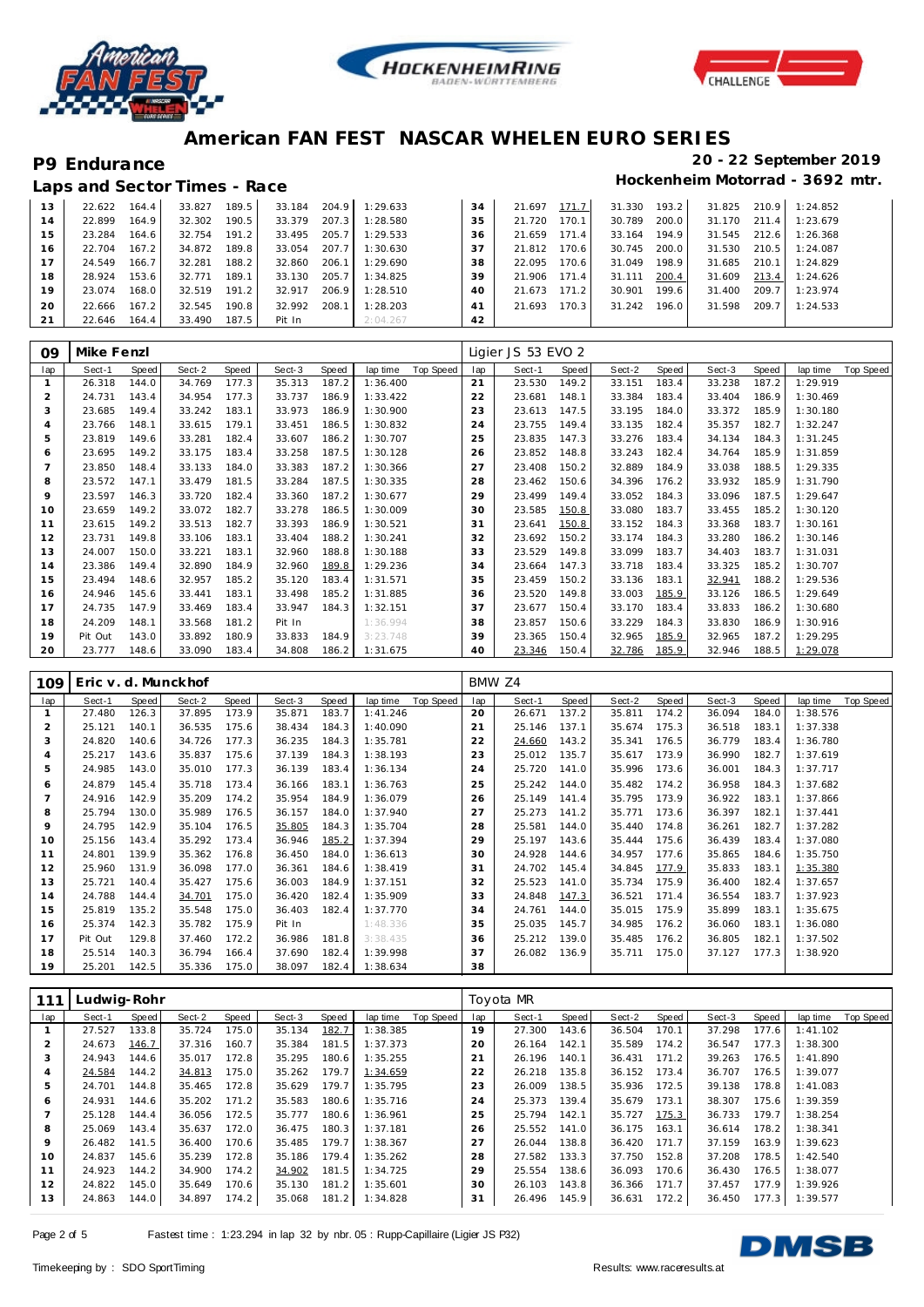





|           | Laps and Sector Times - Race |  |  |                                                       |                 |                                                    |  | Hockenheim Motorrad - 3692                            |  |
|-----------|------------------------------|--|--|-------------------------------------------------------|-----------------|----------------------------------------------------|--|-------------------------------------------------------|--|
|           |                              |  |  | 14 24.749 145.4 35.175 173.4 35.490 179.1 1:35.414    | 32 <sup>1</sup> |                                                    |  | 25.611  144.2  35.682  173.6  35.840  176.2  1:37.133 |  |
|           |                              |  |  | 15 25.010 145.4 34.867 173.6 35.529 178.8 1:35.406    | 33              |                                                    |  | 25.595  140.1  36.699  174.8  35.886  179.1  1:38.180 |  |
| <b>16</b> |                              |  |  | 26.096  142.9  35.072  172.2  35.044  179.4  1:36.212 |                 | 34 25.710 144.0 35.573 172.5 36.097 176.2 1:37.380 |  |                                                       |  |
| 17        |                              |  |  | 25.236 144.8 35.109 172.2 Pit In 3:37.324             | 35 L            | 25.752 145.0                                       |  | 36.086 169.8 36.291 176.5 1:38.129                    |  |
|           |                              |  |  | 18 Pit Out 121.8 38.250 164.6 40.205 177.3 3:52.727   |                 | 36 27.704 143.6 36.347 172.8 36.647 174.5 1:40.698 |  |                                                       |  |

| 120            | Marco Poland |       |        |       |        |       |          |           |     | <b>BMW M4 GTR</b> |       |        |       |        |       |          |           |
|----------------|--------------|-------|--------|-------|--------|-------|----------|-----------|-----|-------------------|-------|--------|-------|--------|-------|----------|-----------|
| lap            | Sect-1       | Speed | Sect-2 | Speed | Sect-3 | Speed | lap time | Top Speed | lap | Sect-1            | Speed | Sect-2 | Speed | Sect-3 | Speed | lap time | Top Speed |
|                | Pit Out      |       |        |       |        |       | 1:47.459 |           | 19  |                   |       |        |       |        |       | 1:35.236 |           |
| $\overline{2}$ |              |       |        |       |        |       | 1:37.146 |           | 20  |                   |       |        |       |        |       | 1:35.069 |           |
| 3              |              |       |        |       |        |       | 1:35.865 |           | 21  |                   |       |        |       |        |       | 1:35.279 |           |
| $\overline{4}$ |              |       |        |       |        |       | 1:36.548 |           | 22  |                   |       |        |       |        |       | 1:34.926 |           |
| 5              |              |       |        |       |        |       | 1:35.800 |           | 23  |                   |       |        |       |        |       | 1:34.652 |           |
| 6              |              |       |        |       |        |       | 1:36.503 |           | 24  |                   |       |        |       |        |       | 1:36.172 |           |
| $\overline{ }$ |              |       |        |       |        |       | 1:35.759 |           | 25  |                   |       |        |       |        |       | 1:37.215 |           |
| 8              |              |       |        |       |        |       | 1:35.575 |           | 26  |                   |       |        |       |        |       | 1:37.103 |           |
| 9              |              |       |        |       |        |       | 1:35.775 |           | 27  |                   |       |        |       |        |       | 1:35.445 |           |
| 10             |              |       |        |       |        |       | 1:36.315 |           | 28  |                   |       |        |       |        |       | 1:35.325 |           |
| 11             |              |       |        |       |        |       | 1:35.445 |           | 29  |                   |       |        |       |        |       | 1:36.288 |           |
| 12             |              |       |        |       |        |       | 1:35.766 |           | 30  |                   |       |        |       |        |       | 1:35.960 |           |
| 13             |              |       |        |       |        |       | 2:00.468 |           | 31  |                   |       |        |       |        |       | 1:36.736 |           |
| 14             |              |       |        |       |        |       | 1:37.401 |           | 32  |                   |       |        |       |        |       | 1:36.785 |           |
| 15             |              |       |        |       |        |       | 1:37.466 |           | 33  |                   |       |        |       |        |       | 1:36.362 |           |
| 16             |              |       | Pit In |       | Pit In |       | 1:42.008 |           | 34  |                   |       |        |       |        |       | 1:37.538 |           |
| 17             | Pit Out      |       |        |       |        |       | 3:33.205 |           | 35  |                   |       |        |       |        |       | 1:36.458 |           |
| 18             |              |       |        |       |        |       | 1:35.528 |           | 36  |                   |       |        |       |        |       | 1:36.992 |           |

| 121 |        | ⊺ed van Vliet |        |       |        |       |          |           |                 | <b>BMW M3 E92</b> |       |        |       |        |       |          |           |
|-----|--------|---------------|--------|-------|--------|-------|----------|-----------|-----------------|-------------------|-------|--------|-------|--------|-------|----------|-----------|
| lap | Sect-1 | Speed         | Sect-2 | Speed | Sect-3 | Speed | lap time | Top Speed | lap             | Sect-1            | Speed | Sect-2 | Speed | Sect-3 | Speed | lap time | Top Speed |
|     | 27.839 | 139.0         | 36.230 | 174.5 | 36.056 | 182.4 | 1:40.125 |           |                 | 25.281            | 142.3 | 35.143 | 174.8 | 36.050 | 181.8 | 1:36.474 |           |
|     | 25.607 | 133.0         | 36.200 | 172.8 | 37.491 | 179.7 | 1:39.298 |           |                 | 24.757            | 137.4 | 35.079 | 175.0 | 36.072 | 182.4 | 1:35.908 |           |
| 3   | 25.091 | 140.6         | 35.295 | 171.7 | 36.543 | 182.1 | 1:36.929 |           | 10 <sup>°</sup> | 24.961            | 139.2 | 35.628 | 170.3 | 36.566 | 181.2 | 1:37.155 |           |
|     | 25.209 | 132.2         | 35.974 | 173.4 | 36.272 | 183.7 | 1:37.455 |           |                 | 25.023            | 135.5 | 35.478 | 173.1 | 36.495 | 181.8 | 1:36.996 |           |
| 5   | 25.204 | 141.7         | 35.398 | 174.5 | 36.244 | 182.1 | 1:36.846 |           |                 | 25.994            | 131.5 | 36.039 | 173.6 | 36.404 | 183.7 | 1:38.437 |           |
| O   | 24.770 | 142.5         | 36.099 | 170.1 | 36.771 | 184.0 | 1:37.640 |           | 3               | 25.499            | 138.5 | 35.656 | 173.1 | 36.605 | 184.0 | 1:37.760 |           |
|     | 25.027 | 132.0         | 35.859 | 168.5 | 35.642 | 185.2 | 1:36.528 |           | 14              | 24.929            | 143.0 | 35.076 | 172.8 | 36.826 | 181.8 | 1:36.831 |           |

| 429            | Horn-Briones |              |        |       |        |       |          |           |     | Porsche 997 GT3 Cup MKII |       |        |       |        |       |          |           |
|----------------|--------------|--------------|--------|-------|--------|-------|----------|-----------|-----|--------------------------|-------|--------|-------|--------|-------|----------|-----------|
| lap            | Sect-1       | <b>Speed</b> | Sect-2 | Speed | Sect-3 | Speed | lap time | Top Speed | lap | Sect-1                   | Speed | Sect-2 | Speed | Sect-3 | Speed | lap time | Top Speed |
|                | 27.964       | 134.3        | 37.543 | 179.1 | 37.867 | 192.9 | 1:43.374 |           | 20  | 24.449                   | 149.4 | 34.857 | 180.9 | 37.476 | 190.8 | 1:36.782 |           |
| 2              | 25.180       | 145.2        | 37.263 | 170.3 | 39.032 | 192.2 | 1:41.475 |           | 21  | 24.635                   | 148.8 | 34.589 | 183.4 | 36.361 | 190.8 | 1:35.585 |           |
| 3              | 25.371       | 137.4        | 36.799 | 184.3 | 37.367 | 194.2 | 1:39.537 |           | 22  | 24.510                   | 149.0 | 34.528 | 183.4 | 37.279 | 193.9 | 1:36.317 |           |
| $\overline{4}$ | 24.993       | 149.6        | 34.964 | 185.9 | 37.241 | 192.2 | 1:37.198 |           | 23  | 24.773                   | 150.0 | 34.250 | 184.9 | 36.024 | 193.2 | 1:35.047 |           |
| 5              | 25.388       | 147.9        | 35.642 | 180.9 | 37.386 | 188.8 | 1:38.416 |           | 24  | 24.468                   | 148.8 | 34.549 | 182.4 | 36.186 | 190.8 | 1:35.203 |           |
| 6              | 25.608       | 141.9        | 36.363 | 179.4 | 38.556 | 193.9 | 1:40.527 |           | 25  | 24.648                   | 150.8 | 34.262 | 183.4 | 36.234 | 193.9 | 1:35.144 |           |
|                | 25.098       | 148.8        | 35.933 | 181.8 | 37.229 | 193.2 | 1:38.260 |           | 26  | 24.858                   | 151.5 | 34.344 | 183.1 | 36.342 | 192.2 | 1:35.544 |           |
| 8              | 25.283       | 151.3        | 35.210 | 182.4 | 38.435 | 191.8 | 1:38.928 |           | 27  | 24.536                   | 150.8 | 33.794 | 182.7 | 35.861 | 191.5 | 1:34.191 |           |
| 9              | 25.519       | 144.0        | 36.306 | 166.7 | 38.457 | 191.8 | 1:40.282 |           | 28  | 24.425                   | 154.9 | 34.032 | 183.4 | 36.180 | 191.5 | 1:34.637 |           |
| 10             | 25.559       | 150.2        | 35.213 | 184.0 | 37.234 | 194.2 | 1:38.006 |           | 29  | 24.368                   | 151.0 | 34.065 | 186.5 | 36.034 | 191.5 | 1:34.467 |           |
| 11             | 25.062       | 153.4        | 35.273 | 184.6 | 37.599 | 194.9 | 1:37.934 |           | 30  | 24.134                   | 152.5 | 34.099 | 185.2 | 36.492 | 187.2 | 1:34.725 |           |
| 12             | 25.106       | 153.0        | 35.513 | 181.8 | 38.754 | 194.2 | 1:39.373 |           | 31  | 24.586                   | 153.6 | 34.509 | 182.7 | 36.343 | 195.7 | 1:35.438 |           |
| 13             | 25.009       | 151.0        | 35.697 | 183.1 | 38.100 | 195.3 | 1:38.806 |           | 32  | 24.918                   | 152.3 | 33.820 | 185.9 | 35.896 | 192.2 | 1:34.634 |           |
| 14             | 25.469       | 147.7        | 35.958 | 182.7 | 37.080 | 192.5 | 1:38.507 |           | 33  | 24.294                   | 154.5 | 35.002 | 177.9 | 35.894 | 193.9 | 1:35.190 |           |
| 15             | 25.506       | 153.6        | 35.427 | 181.8 | 37.300 | 191.8 | 1:38.233 |           | 34  | 24.323                   | 152.3 | 34.394 | 182.1 | 36.409 | 191.2 | 1:35.126 |           |
| 16             | 26.316       | 151.0        | 35.290 | 185.6 | Pit In |       | 1:47.009 |           | 35  | 24.821                   | 142.1 | 35.022 | 185.2 | 36.089 | 193.2 | 1:35.932 |           |
| 17             | Pit Out      | 137.6        | 35.461 | 181.2 | 36.550 | 188.8 | 3:45.600 |           | 36  | 24.540                   | 152.3 | 34.717 | 183.4 | 36.358 | 194.9 | 1:35.615 |           |
| 18             | 24.712       | 140.8        | 35.060 | 179.1 | 36.539 | 189.1 | 1:36.311 |           | 37  | 26.709                   | 148.6 | 34.327 | 184.3 | 36.423 | 192.5 | 1:37.459 |           |
| 19             | 24.637       | 148.1        | 34.667 | 181.8 | 36.286 | 192.5 | 1:35.590 |           | 38  |                          |       |        |       |        |       |          |           |

| 503 | Michael Hollmann |       |        |       |        |       |          |           |                | Porsche 991 GT3 Cup MK I |                    |        |       |        |       |          |           |
|-----|------------------|-------|--------|-------|--------|-------|----------|-----------|----------------|--------------------------|--------------------|--------|-------|--------|-------|----------|-----------|
| lap | Sect-1           | Speed | Sect-2 | Speed | Sect-3 | Speed | lap time | Top Speed | lap            | Sect-1                   | Speed              | Sect-2 | Speed | Sect-3 | Speed | lap time | Top Speed |
|     | 27.181           | 135.3 | 35.919 | 179.7 | 35.824 | 191.2 | 1:38.924 |           | 20             | 24.894                   | 150.0              | 34.741 | 173.4 | 36.788 | 187.2 | 1:36.423 |           |
|     | 24.627           | 135.2 | 36.552 | 181.8 | 36.413 | 184.9 | 1:37.592 |           | 2 <sup>1</sup> | 24.856                   | 147.3              | 34.950 | 179.7 | 36.854 | 189.5 | 1:36.660 |           |
|     | 24.880           | 143.4 | 35.372 | 178.8 | 35.844 | 191.2 | 1:36.096 |           | 22             | 24.816                   | 150.6              | 34.789 | 179.7 | 36.274 | 191.8 | 1:35.879 |           |
|     | 24.160           | 145.7 | 35.017 | 182.4 | 35.919 | 189.8 | 1:35.096 |           | 23             | 24.765                   | 148.1              | 34.916 | 181.8 | 36.337 | 188.8 | 1:36.018 |           |
| .b  | 24.347           | 146.1 | 34.356 | 184.0 | 35.822 | 187.2 | 1:34.525 |           | 24             | 26.207                   | 148.8              | 34.224 | 180.0 | 37.378 | 188.2 | 1:37.809 |           |
| 6   | 24.604           | 150.2 | 34.369 | 183.7 | 35.970 | 189.5 | 1:34.943 |           | 25             | 24.759                   | 149.2              | 35.109 | 181.8 | 37.187 | 183.7 | 1:37.055 |           |
|     | 24.521           | 149.6 | 34.834 | 180.9 | 35.848 | 189.8 | 1:35.203 |           | 26             | 27.376                   | 140.4              | 38.323 | 170.1 | 37.173 | 186.2 | 1:42.872 |           |
| 8   | 25.039           | 144.4 | 34.760 | 181.8 | 38.021 | 191.2 | 1:37.820 |           | 27             | 24.446                   | 151.7 <sup>1</sup> | 35.692 | 175.6 | 36.329 | 188.8 | 1:36.467 |           |

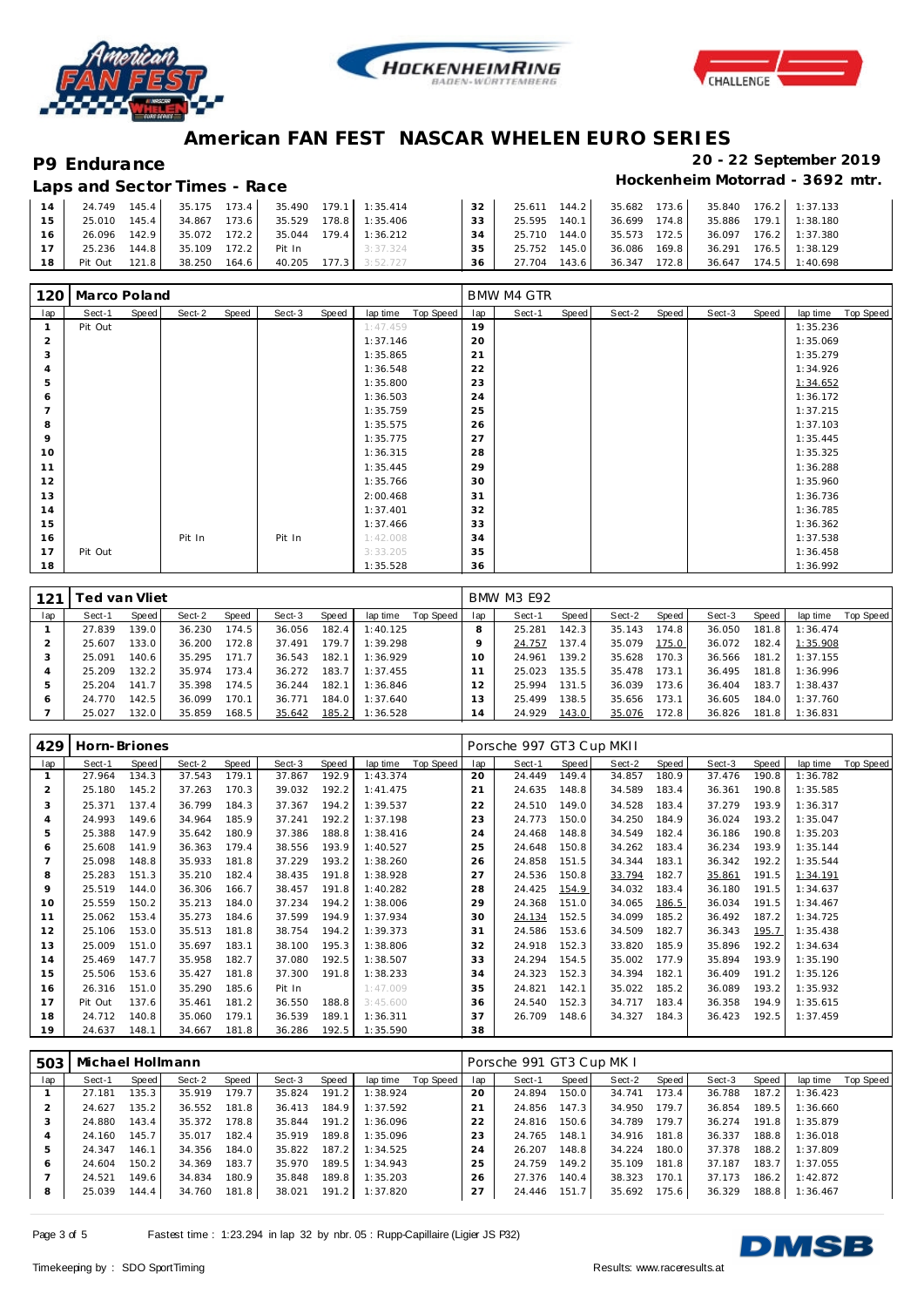





|    | Laps and Sector Times - Race |       |        |       |        |       |          |    |        |       |        |       |        |       | Hockenheim Motorrad - 3692 mtr. |
|----|------------------------------|-------|--------|-------|--------|-------|----------|----|--------|-------|--------|-------|--------|-------|---------------------------------|
| 9  | 26.111                       | 134.7 | 38.556 | 177.9 | 38.165 | 190.1 | 1:42.832 | 28 | 24.714 | 149.0 | 34.736 | 180.0 | 36.696 | 190.1 | 1:36.146                        |
| 10 | 24.761                       | 144.4 | 34.449 | 179.1 | 36.114 | 192.2 | 1:35.324 | 29 | 24.285 | 142.9 | 35.319 | 175.9 | 36.626 | 189.8 | 1:36.230                        |
| 11 | 24.139                       | 141.2 | 34.226 | 182.7 | 35.836 | 190.1 | 1:34.201 | 30 | 24.820 | 145.7 | 34.659 | 181.8 | 37.159 | 186.9 | 1:36.638                        |
| 12 | 24.226                       | 147.3 | 34.505 | 179.4 | 35.520 | 191.8 | 1:34.251 | 31 | 24.336 | 149.4 | 34.283 | 181.5 | 37.008 | 187.5 | 1:35.627                        |
| 13 | 24.800                       | 145.4 | 34.158 | 181.5 | 35.842 | 191.2 | 1:34.800 | 32 | 24.271 | 151.5 | 34.287 | 184.3 | 36.440 | 190.8 | 1:34.998                        |
| 14 | 24.116                       | 146.5 | 35.284 | 179.1 | 35.987 | 188.8 | 1:35.387 | 33 | 24.562 | 149.6 | 34.423 | 181.5 | 35.802 | 189.5 | 1:34.787                        |
| 15 | 24.167                       | 148.4 | 34.455 | 172.8 | 37.147 | 188.5 | 1:35.769 | 34 | 24.764 | 148.8 | 34.000 | 180.9 | 35.782 | 189.8 | 1:34.546                        |
| 16 | 25.037                       | 140.3 | 34.338 | 181.2 | 36.943 | 185.6 | 1:36.318 | 35 | 24.615 | 153.2 | 34.433 | 179.1 | 36.216 | 191.2 | 1:35.264                        |
| 17 | 24.127                       | 143.8 | 34.377 | 180.0 | 36.606 | 186.5 | 1:35.110 | 36 | 24.340 | 149.6 | 34.804 | 179.7 | 36.829 | 190.8 | 1:35.973                        |
| 18 | 24.883                       | 137.6 | 36.524 | 176.2 | Pit In |       | 1:44.682 | 37 | 24.915 | 145.7 | 34.572 | 179.4 | 36.054 | 191.8 | 1:35.541                        |
| 19 | Pit Out                      | 133.2 | 36.190 | 172.2 | 36.346 | 185.6 | 3:37.369 | 38 |        |       |        |       |        |       |                                 |

| 620            | Hermann Speck |       |        |       |        |       |          |           |     | Porsche 997 GT3 R 013 |       |        |       |        |       |          |           |
|----------------|---------------|-------|--------|-------|--------|-------|----------|-----------|-----|-----------------------|-------|--------|-------|--------|-------|----------|-----------|
| lap            | Sect-1        | Speed | Sect-2 | Speed | Sect-3 | Speed | lap time | Top Speed | lap | Sect-1                | Speed | Sect-2 | Speed | Sect-3 | Speed | lap time | Top Speed |
|                | 24.653        | 156.3 | 32.972 | 186.2 | 33.546 | 198.2 | 1:31.171 |           | 21  | 23.133                | 160.5 | 33.090 | 187.2 | Pit In |       | 1:36.099 |           |
| $\overline{2}$ | 22.876        | 151.7 | 32.758 | 183.4 | 33.483 | 201.5 | 1:29.117 |           | 22  | Pit Out               | 155.2 | 33.867 | 184.3 | 33.405 | 200.0 | 3:29.412 |           |
| 3              | 22.669        | 160.7 | 34.242 | 185.6 | 33.476 | 201.1 | 1:30.387 |           | 23  | 22.914                | 157.9 | 33.147 | 184.9 | 33.710 | 198.9 | 1:29.771 |           |
| $\overline{4}$ | 22.695        | 158.6 | 32.830 | 185.2 | 33.909 | 199.3 | 1:29.434 |           | 24  | 23.597                | 160.0 | 34.264 | 181.8 | 35.314 | 194.2 | 1:33.175 |           |
| 5              | 22.815        | 162.2 | 32.855 | 186.2 | 33.691 | 200.7 | 1:29.361 |           | 25  | 24.096                | 155.8 | 33.009 | 186.9 | 33.646 | 201.9 | 1:30.751 |           |
| 6              | 22.774        | 157.9 | 33.243 | 183.1 | 33.395 | 200.0 | 1:29.412 |           | 26  | 22.886                | 160.7 | 32.852 | 181.8 | 33.572 | 198.9 | 1:29.310 |           |
|                | 22.763        | 153.6 | 32.854 | 188.2 | 33.461 | 199.6 | 1:29.078 |           | 27  | 22.978                | 162.4 | 32.434 | 182.7 | 33.264 | 200.7 | 1:28.676 |           |
| 8              | 23.053        | 149.4 | 32.897 | 187.8 | 33.315 | 201.1 | 1:29.265 |           | 28  | 22.787                | 160.7 | 33.010 | 181.2 | 33.872 | 199.6 | 1:29.669 |           |
| 9              | 22.825        | 158.8 | 33.122 | 182.7 | 33.248 | 200.4 | 1:29.195 |           | 29  | 22.925                | 159.8 | 33.494 | 186.2 | 33.540 | 200.4 | 1:29.959 |           |
| 10             | 23.043        | 159.8 | 32.974 | 180.6 | 33.961 | 198.5 | 1:29.978 |           | 30  | 23.187                | 161.2 | 32.817 | 187.8 | 33.509 | 200.4 | 1:29.513 |           |
| 11             | 23.044        | 157.9 | 33.083 | 183.1 | 33.333 | 200.7 | 1:29.460 |           | 31  | 22.871                | 160.2 | 32.893 | 186.5 | 33.766 | 200.0 | 1:29.530 |           |
| 12             | 22.870        | 160.0 | 32.905 | 186.2 | 33.461 | 200.4 | 1:29.236 |           | 32  | 23.365                | 132.5 | 33.755 | 187.5 | 33.896 | 200.0 | 1:31.016 |           |
| 13             | 24.543        | 137.9 | 33.724 | 186.5 | 33.614 | 200.4 | 1:31.881 |           | 33  | 23.071                | 154.9 | 33.023 | 185.2 | 33.596 | 200.4 | 1:29.690 |           |
| 14             | 22.978        | 158.4 | 33.002 | 183.1 | 33.511 | 201.1 | 1:29.491 |           | 34  | 22.722                | 151.9 | 33.102 | 186.5 | 33.731 | 201.9 | 1:29.555 |           |
| 15             | 22.877        | 160.2 | 33.156 | 183.7 | 33.730 | 198.2 | 1:29.763 |           | 35  | 22.856                | 159.8 | 33.154 | 187.8 | 33.661 | 202.2 | 1:29.671 |           |
| 16             | 22.932        | 160.7 | 33.366 | 184.9 | 33.960 | 199.3 | 1:30.258 |           | 36  | 22.834                | 162.4 | 32.853 | 187.5 | 34.215 | 196.4 | 1:29.902 |           |
| 17             | 23.147        | 151.9 | 33.285 | 185.6 | 33.810 | 199.3 | 1:30.242 |           | 37  | 23.647                | 161.4 | 32.913 | 188.5 | 33.782 | 200.7 | 1:30.342 |           |
| 18             | 23.983        | 150.6 | 32.930 | 185.6 | 33.580 | 198.5 | 1:30.493 |           | 38  | 23.054                | 158.4 | 33.799 | 181.8 | 34.649 | 201.1 | 1:31.502 |           |
| 19             | 23.112        | 161.2 | 32.816 | 184.3 | 33.732 | 201.9 | 1:29.660 |           | 39  | 22.895                | 154.5 | 33.026 | 185.2 | 35.307 | 196.4 | 1:31.228 |           |
| 20             | 22.997        | 160.0 | 32.778 | 185.6 | 34.541 | 199.6 | 1:30.316 |           | 40  | 25.470                | 142.1 | 33.528 | 185.6 | 34.212 | 198.5 | 1:33.210 |           |

| 630            |         |       | Neumann-Kirchhöfer |       |        |       |          |           |     | Porsche 997 GT3 R 013 |       |        |       |        |       |          |           |
|----------------|---------|-------|--------------------|-------|--------|-------|----------|-----------|-----|-----------------------|-------|--------|-------|--------|-------|----------|-----------|
| lap            | Sect-1  | Speed | Sect-2             | Speed | Sect-3 | Speed | lap time | Top Speed | lap | Sect-1                | Speed | Sect-2 | Speed | Sect-3 | Speed | lap time | Top Speed |
|                | 25.733  | 146.5 | 34.192             | 184.3 | 36.057 | 194.9 | 1:35.982 |           | 21  | 22.811                | 158.8 | 33.000 | 190.5 | 32.613 | 200.0 | 1:28.424 |           |
| 2              | 24.296  | 157.4 | 48.511             | 170.1 | 38.065 | 192.5 | 1:50.872 |           | 22  | 22.560                | 156.5 | 32.272 | 190.5 | 33.085 | 200.0 | 1:27.917 |           |
| 3              | 24.604  | 152.1 | 33.988             | 184.6 | 35.609 | 195.3 | 1:34.201 |           | 23  | 22.816                | 158.1 | 32.349 | 191.8 | 33.014 | 199.6 | 1:28.179 |           |
| $\overline{4}$ | 24.107  | 154.9 | 35.259             | 186.2 | 36.392 | 193.9 | 1:35.758 |           | 24  | 22.477                | 157.0 | 32.671 | 191.2 | 32.884 | 198.2 | 1:28.032 |           |
| 5              | 25.033  | 150.2 | 33.415             | 187.2 | 35.473 | 196.0 | 1:33.921 |           | 25  | 22.727                | 157.4 | 32.342 | 190.1 | 32.711 | 198.9 | 1:27.780 |           |
| 6              | 24.071  | 156.3 | 33.498             | 187.5 | 35.132 | 196.0 | 1:32.701 |           | 26  | 22.684                | 157.9 | 32.433 | 191.2 | 32.821 | 199.3 | 1:27.938 |           |
|                | 24.011  | 158.4 | 33.573             | 186.2 | 35.466 | 194.9 | 1:33.050 |           | 27  | 23.127                | 157.2 | 32.369 | 190.5 | 32.826 | 199.3 | 1:28.322 |           |
| 8              | 24.535  | 154.7 | 34.206             | 185.2 | 36.531 | 193.5 | 1:35.272 |           | 28  | 22.547                | 157.4 | 32.449 | 192.5 | 32.710 | 200.4 | 1:27.706 |           |
| 9              | 24.548  | 155.6 | 33.925             | 185.6 | 35.567 | 194.6 | 1:34.040 |           | 29  | 22.620                | 158.1 | 32.555 | 190.5 | 33.304 | 197.1 | 1:28.479 |           |
| 10             | 24.187  | 154.5 | 33.604             | 186.9 | 35.391 | 193.9 | 1:33.182 |           | 30  | 22.913                | 154.9 | 32.634 | 191.8 | 33.075 | 198.2 | 1:28.622 |           |
| 11             | 24.166  | 155.4 | 33.806             | 185.9 | 35.496 | 194.6 | 1:33.468 |           | 31  | 22.771                | 158.6 | 32.835 | 188.8 | 33.093 | 199.6 | 1:28.699 |           |
| 12             | 24.195  | 155.6 | 33.657             | 185.2 | 35.979 | 193.2 | 1:33.831 |           | 32  | 23.105                | 159.3 | 32.951 | 190.1 | 33.188 | 200.0 | 1:29.244 |           |
| 13             | 24.189  | 155.4 | 34.048             | 184.6 | 35.831 | 196.7 | 1:34.068 |           | 33  | 22.818                | 157.7 | 32.503 | 190.1 | 32.944 | 199.3 | 1:28.265 |           |
| 14             | 24.611  | 154.3 | 34.018             | 185.2 | 36.200 | 193.2 | 1:34.829 |           | 34  | 22.873                | 158.4 | 32.638 | 191.2 | 33.157 | 199.3 | 1:28.668 |           |
| 15             | 24.297  | 153.4 | 35.711             | 181.2 | 35.848 | 191.8 | 1:35.856 |           | 35  | 22.746                | 158.8 | 32.653 | 192.2 | 33.084 | 199.3 | 1:28.483 |           |
| 16             | 25.167  | 152.3 | 33.876             | 184.6 | Pit In |       | 1:43.197 |           | 36  | 22.746                | 157.0 | 32.691 | 191.5 | 33.822 | 198.9 | 1:29.259 |           |
| 17             | Pit Out | 156.7 | 32.494             | 189.8 | 32.912 | 198.9 | 3:36.522 |           | 37  | 23.017                | 157.2 | 32.594 | 192.5 | 33.136 | 199.3 | 1:28.747 |           |
| 18             | 22.755  | 157.2 | 32.254             | 191.2 | 32.475 | 199.3 | 1:27.484 |           | 38  | 22.861                | 157.7 | 32.588 | 191.2 | 33.093 | 199.6 | 1:28.542 |           |
| 19             | 22.546  | 157.4 | 32.228             | 191.5 | 32.442 | 199.6 | 1:27.216 |           | 39  | 22.741                | 157.7 | 32.694 | 190.1 | 33.946 | 200.4 | 1:29.381 |           |
| 20             | 22.587  | 157.7 | 32.488             | 187.8 | 32.913 | 199.3 | 1:27.988 |           | 40  |                       |       |        |       |        |       |          |           |

| 633 | Martin Lechman |       |        |       |        |       |          |           |     | Lamborghini Huracan GT3 |       |        |       |        |       |          |           |
|-----|----------------|-------|--------|-------|--------|-------|----------|-----------|-----|-------------------------|-------|--------|-------|--------|-------|----------|-----------|
| lap | Sect-1         | Speed | Sect-2 | Speed | Sect-3 | Speed | lap time | Top Speed | lap | Sect-1                  | Speed | Sect-2 | Speed | Sect-3 | Speed | lap time | Top Speed |
|     | Pit Out        | 147.3 | 33.698 | 177.6 | 34.533 | 194.2 | 1:29.592 |           | 19  | 23.842                  | 155.8 | 34.269 | 181.5 | 34.029 | 198.2 | 1:32.140 |           |
|     | 24.031         | 148.4 | 35.646 | 180.0 | 34.758 | 194.9 | 1:34.435 |           | 20  | 24.307                  | 131.9 | 33.955 | 182.1 | 34.357 | 193.9 | 1:32.619 |           |
| 3   | 23.487         | 153.0 | 32.752 | 185.9 | 33.962 | 194.2 | 1:30.201 |           | 21  | 23.674                  | 155.2 | 33.548 | 185.2 | 34.089 | 193.2 | 1:31.311 |           |
| 4   | 22.967         | 157.9 | 32.621 | 183.7 | 33.778 | 196.0 | 1:29.366 |           | 22  | 23.723                  | 154.9 | 34.093 | 180.9 | 34.668 | 188.5 | 1:32.484 |           |
| 5   | 23.302         | 155.4 | 32.575 | 186.9 | 33.585 | 196.0 | 1:29.462 |           | 23  | 24.021                  | 155.8 | 33.986 | 183.4 | 34.374 | 192.5 | 1:32.381 |           |
| 6   | 22.906         | 155.2 | 32.494 | 185.9 | 34.117 | 194.9 | 1:29.517 |           | 24  | 23.639                  | 154.3 | 34.281 | 184.6 | 35.172 | 184.0 | 1:33.092 |           |
|     | 23.504         | 154.3 | 32.850 | 185.2 | 33.903 | 193.9 | 1:30.257 |           | 25  | 24.222                  | 154.5 | 36.114 | 178.2 | 35.559 | 188.5 | 1:35.895 |           |
| 8   | 23.220         | 155.6 | 32.532 | 184.9 | 35.300 | 193.9 | 1:31.052 |           | 26  | 25.019                  | 143.2 | 34.931 | 176.8 | 35.354 | 182.7 | 1:35.304 |           |
| 9   | 23.241         | 154.3 | 32.705 | 184.9 | 34.556 | 196.4 | 1:30.502 |           | 27  | 27.602                  | 146.7 | 35.458 | 172.8 | 35.828 | 185.6 | 1:38.888 |           |
| 10  | 23.494         | 154.9 | 33.267 | 182.7 | 34.537 | 193.9 | 1:31.298 |           | 28  | 24.698                  | 143.6 | 35.027 | 177.9 | 35.566 | 185.6 | 1:35.291 |           |